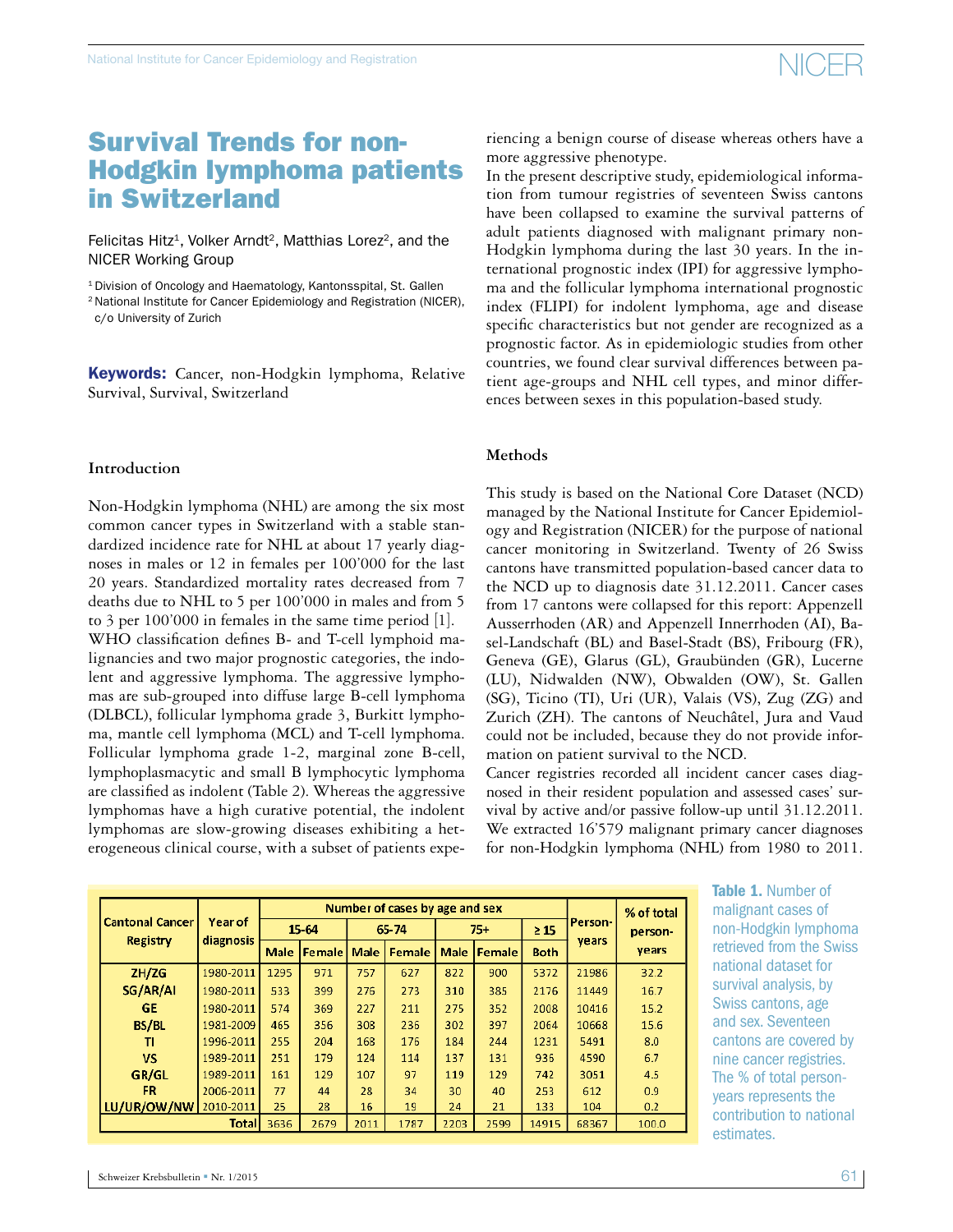For the cantons BL and BS the latest available year of diagnosis was 2009. NHL was defined by ICD-10 codes C82- C85 and C96. Morphological types were grouped according to HAEMACARE [2] and grade categories were according to KML (Kompetenznetz Maligne Lymphome) [3].

We excluded 17 primary diagnoses of NHL because they occurred after a primary NHL diagnosis in the same person. Patients with different multiple primary tumours (21%) were included [4]. We excluded all cases diagnosed at death  $(N=471)$  or with a death certificate as the only source of information  $(N=230)$ . Case finding via death certificates was infrequent (1%-7%, depending on cancer registry). Excluded were 771 cases because no active follow-up has been performed. Recent active follow-up was lacking for 1'626 cases (i.e. follow-up before Dec 2011). The vital status of these cases was set lost to follow-up using the date of last contact. Further 175 cases were excluded because age at diagnosis was below 15 years, the eligibility limit in this study. A total of 14'915 cases (86%) remained for analysis, with 60% of observations uncensored (i.e. patients who have died).

Because we did not assume survival up to 31.12.2011 in the absence of reported death (i.e. based on passive followup alone), our survival estimates will be conservative. The assumption of survival in the absence of reported death could overestimate survival because two large registries did not utilize death certificates for several diagnosis years: ZH (1980-1996) and BS/BL (1981-2001, 2008-9). Completeness of case ascertainment for NHL was estimated with the mortality-incidence ratio (MIR). A ratio above unity is suggestive of under-registration of diagnoses. MIRs were determined for consecutive 5-year intervals from 1987 to 2011 for each cancer registry and provided no evidence for systematic under-registration [1]. MIRs ranged between 0.25 and 0.35.

Observed survival (OS) and relative survival (RS) were derived for consecutive time intervals of increasing length after diagnosis during which the hazards were assumed to remain constant. Temporal divisions were 0.05, 0.1, 0.2, 0.4, 0.6, 1, 2, 3, 4, 5, and 6 years. RS was calculated as the ratio of the observed survival of cancer cases and the expected survival of persons in the general population matching in age, sex, calendar year of death and cantonal pool [5]. Expected cancer survival was estimated using the Ederer II method applied to all-cause mortality tables for the cantons combined  $|6|$ . All-cause death probabilities, transformed from age-, sex- and calendar year-specific death rates, were interpolated and smoothed using the Elandt-Johnson formula [7]. RS ratios were estimated using the strs command (version 1.3.7) [8] written for the Stata Statistical Software [9]. Period survival analysis [10], which defines cases by follow-up dates, was applied. RS estimates were age-standardized using weights specific for NHL from the International Cancer Survival Standards

(ICSS) [11]. Ninety-five percent confidence intervals (95% CI) were estimated using the delta method to a transformation of the cumulative hazard. For age-standardized RS, 95% CI were estimated as described in [11].

To test for linear time trends of RS, the annual percentage change and its 95% CI was estimated with the Joinpoint Regression Program v4.0.4 [12].

### **Results**

This report combines more than 68'000 person-years of survival experience for patients diagnosed with primary malignant NHL (Tab. 1). The data pool contains increasing numbers of cancer registries over time. Until 1995, only the cantons AR, AI, BL, BS, GE, SG, and ZH contributed to the pool, whereas canton TI joined in 1996, canton FR in 2006, canton LU in 2010, and cantons OW, NW, UR and ZG in 2011. Cantons without cancer registration before 1996 contributed only 20% of the total cases.

The case pool comprised of 7'850 male and 7'065 female patients (total 14'915). Age at diagnosis in our study ranged from the pre-defined 15 to 102 years. The median age at diagnosis was 66 years in men (interquartile range IQR 53-76) and 70 years in women (IQR 58-79). There was no change in median age at diagnoses over time. Almost half of all patients were diagnosed before their  $65<sup>th</sup>$ birthday and 30% were older than 75. Information regarding detection of the cancer was available from the cantons GE, VS and FR and revealed that symptoms were responsible for detection in 75% of the cases.

Tab. 2 shows that by far the most common primary malignancy was diffuse large B-cell lymphoma, 30% in males and in females, or 2'339 male cases and 2'140 female cases, respectively. Diffuse large B-cell lymphoma form part of the dominant group of mature B-cell neoplasms, 6'059 cases or 78% in males and 5'551 cases or 79% in females. The group of mature T-cell and NK-cell neoplasms totalled 576 cases or 7% in males and 375 cases or 5% in females. Unspecified lymphoid neoplasms amounted to 13% in both sexes, 980 male and 935 female cases. The majority of cases (53% in males, 49% in females) were high-grade (aggressive) neoplasms, 31% were low-grade (indolent) in males, and 35% in females.

The survival experience at one and five years after diagnosis for males and females diagnosed with NHL is shown in Tab. 3 and in Fig. 1. Temporal survival trends were analysed using four consecutive time periods of five years duration, starting in 1992 and ending in 2011. For all grades of NHL combined, the age-standardized relative survival (RS) in men improved over time from 69.4 to 84.3% and 46.7 to 68.4% for one and five years after diagnosis, respectively. The statistically significant annual percentage changes (APC) were  $+1.1\%$  and  $+2.3\%$ ,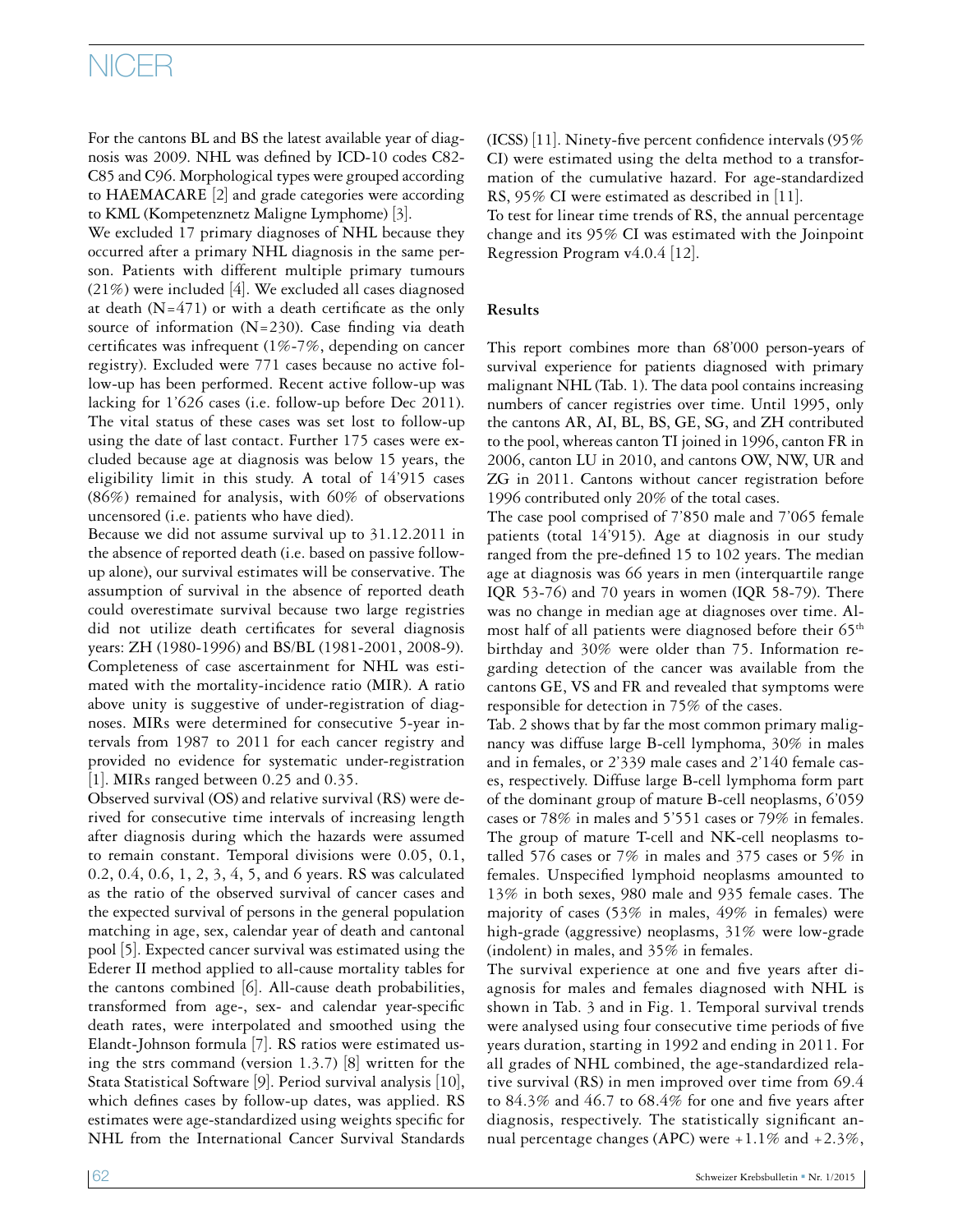| <b>HAEMACARE</b><br>Group <sup>1</sup> | ICD-O-3 morphological type                                                     | $ CD-O-3 $ $ CD-10 $<br>code | code      | Grade $2$  | No. of<br>male<br>cases | No. of<br>female<br>cases |
|----------------------------------------|--------------------------------------------------------------------------------|------------------------------|-----------|------------|-------------------------|---------------------------|
| Mature B-cell<br>neoplasms             | Malignant lymphoma, large B-cell, diffuse, NOS                                 | 9680                         | C83.3     | aggressive | 2339                    | 2140                      |
|                                        | Mantle cell lymphoma                                                           | 9673                         | C83.8     | aggressive | 538                     | 254                       |
|                                        | Malignant lymphoma, large B-cell, diffuse, immunoblastic, NOS                  | 9684                         | C83.4     | aggressive | 285                     | 243                       |
|                                        | Malignant lymphoma, mixed small and large cell, diffuse                        | 9675                         | C83.2     | aggressive | 275                     | 299                       |
|                                        | Burkitt's lymphoma, NOS                                                        | 9687                         | C83.7     | aggressive | 186                     | 80                        |
|                                        | Follicular lymphoma, grade 3                                                   | 9698                         | C82.2     | aggressive | 154                     | 177                       |
|                                        | Malignant lymphoma, lymphoplasmacytic                                          | 9671                         | C83.8     | indolent   | 517                     | 445                       |
|                                        | Malignant lymphoma, small B lymphocytic, NOS                                   | 9670                         | C83.0     | indolent   | 515                     | 409                       |
|                                        | Follicular lymphoma, NOS                                                       | 9690                         | C82.9     | indolent   | 511                     | 619                       |
|                                        | Marginal zone B-cell lymphoma, NOS                                             | 9699                         | C82.7     | indolent   | 425                     | 517                       |
|                                        | Follicular lymphoma, grade 2                                                   | 9691                         | C82.1     | indolent   | 198                     | 212                       |
|                                        | Follicular lymphoma, grade 1                                                   | 9695                         | C82.0     | indolent   | 116                     | 156                       |
| Mature T-cell                          | Mature T-cell lymphoma, NOS                                                    | 9702                         | C84.4     | aggressive | 209                     | 151                       |
|                                        | Anaplastic large cell lymphoma, T cell and Null cell type                      | 9714                         | C84.5     | aggressive | 118                     | 68                        |
| and NK-cell<br>neoplasms               | Angioimmunoblastic T-cell lymphoma                                             | 9705                         | C84.4     | aggressive | 72                      | 56                        |
|                                        | Mycosis fungoides                                                              | 9700                         | C84.0     | indolent   | 177                     | 100                       |
| Unknown                                | Malignant lymphoma, non-Hodgkin's, NOS                                         | 9591                         | C85.9     | unknown    | 666                     | 621                       |
| lymphoid<br>neoplasms                  | Malignant lymphoma, NOS                                                        | 9590                         | C85.9     | unknown    | 314                     | 314                       |
|                                        | 1: Manual for Coding and Reporting of Haematological Malignancies (HAEMACARE). | Not listed <sup>3</sup>      | 235       | 204        |                         |                           |
|                                        | 2: Kompetenznetz Maligne Lymphome e.V. (KML)                                   |                              | All cases | 7850       | 7065                    |                           |

Table 2.

Number of cases for malignant non-Hodgkin lymphoma by HAEMACARE groupings, morphological type, grade and sex, diagnosed during 1980-2011 in seventeen Swiss cantons

respectively. The relative survival (RS) in women was generally higher compared to men, except for age 75+. The age-standardized RS improved over time from 73.2 to 84.8% and 49.7 to 74.1% for one and five years after diagnosis, respectively.

Grade-specific survival analysis demonstrated better survival for indolent types of malignancies as compared with aggressive malignancies. Positive trends for one-year as well as five-year relative survival are consistently more pronounced in aggressive types of NHL as compared to indolent NHL. This holds true for both sexes and all agegroups. It is related to the generally smaller RS values in aggressive NHL as compared to indolent NHL, where the one-year RS in patients below 65 has reached a level indistinguishable from persons of the general population (i.e. RS of 100%).

Patients above 75 years of age at diagnosis seemed to have gained slightly less in absolute terms than younger patients (age 15-64) if five-year RS in aggressive NHL is concerned. In males, the gap in RS has widened over time from 25% in the first time period (the difference in RS between  $48.8\%$  for age <64 and 23.6% for age >75) to 33% in the last time period (the difference between 71.9% for age <64 and 38.8% for age >75), and in females from 31 to 41%, respectively (Tab. 3 and Fig. 1). If five-year RS in

indolent NHL is concerned, the age gap in RS over time was less affected, from 26 to 22% in males and 29 to 32% in females.

#### **Discussion**

For the first time data on NHL from seventeen Swiss cantons could be pooled for outcome analysis. The data spans a maximum time period of 30 years. There are limitations to our study. First, NHL is a heterogeneous disease with different histologic subgroups, treatment and outcomes (Table 2, 3). Diffuse large B-cell lymphoma (DLBCL) the most frequent subgroup of aggressive lymphoma is treated with immunochemotherapy as R-CHOP-like regimens in all age-groups. Roughly sixty percent of the patients are cured with this regimen [13]. Whereas in mantle cell lymphoma (MCL), accounting for an estimated 3–6% of all NHL cases, immunochemotherapy is followed by high dose chemotherapy and autologous stem cell transplantation at least in transplant eligible subjects. MCL has a median overall survival of only 4–5 years. In indolent lymphomas the range of treatment strategies is even larger: from watch and wait, immunotherapy or radiotherapy alone to immunochemotherapy. Recurrent disease in MCL and indolent lymphoma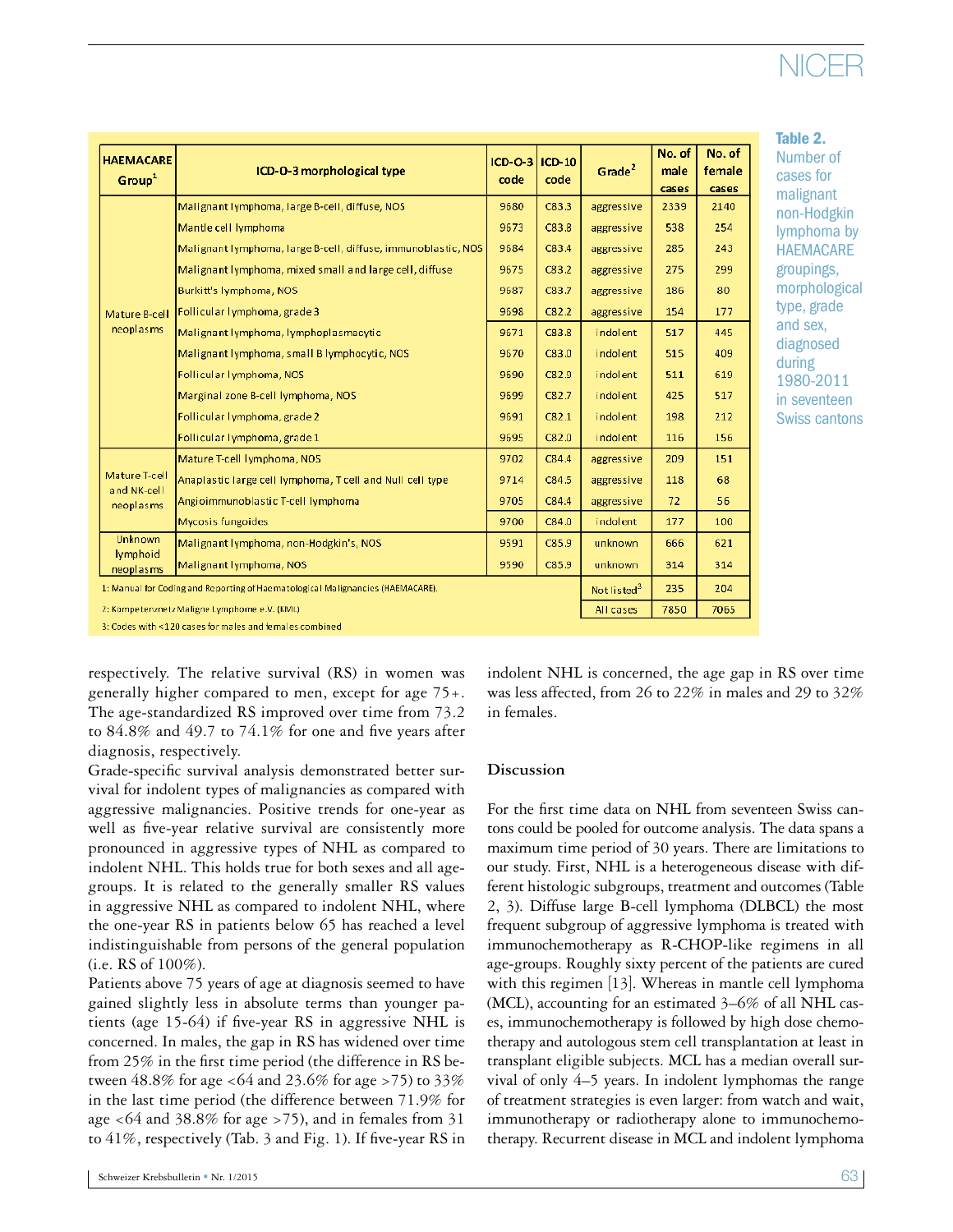# JER

|                       |                            | Relative survival [%] in Male         |       |       |       |     |                           | <b>Relative survival [%] in Female</b> |       |       |       |     |                        |
|-----------------------|----------------------------|---------------------------------------|-------|-------|-------|-----|---------------------------|----------------------------------------|-------|-------|-------|-----|------------------------|
| Years<br>since        | Age in<br>vears at         | Calendar period of death or censoring |       |       |       |     |                           | Calendar period of death or censoring  |       |       |       |     |                        |
|                       | <b>Diagnosis Diagnosis</b> | 1992-                                 | 1997- | 2002- | 2007- |     | APC <sup>2</sup> [95% CI] | 1992-                                  | 1997- | 2002- | 2007- |     | $^-$ APC $^2$ [95% CI] |
|                       |                            | 1996                                  | 2001  | 2006  | 2011  |     |                           | 1996                                   | 2001  | 2006  | 2011  |     |                        |
|                       |                            |                                       |       |       |       |     | <b>All NHL</b>            |                                        |       |       |       |     |                        |
| $\mathbf{1}$          | $15 - 64$                  | 71.2                                  | 81.9  | 89.3  | 91.4  | 1.2 | $[-0.2, 2.5]$             | 82.1                                   | 85.2  | 91.6  | 94.8  | 0.8 | [0.4, 1.2]             |
|                       | 65-74                      | 75.4                                  | 80.9  | 76.3  | 86.7  | 0.7 | $[-1.0, 2.4]$             | 76.5                                   | 77.7  | 84.9  | 87.2  | 0.8 | [0.1, 1.5]             |
|                       | $75+$                      | 56.0                                  | 55.7  | 67.9  | 71.2  | 1.6 | $[-0.2, 3.3]$             | 53.5                                   | 57.7  | 62.6  | 66.1  | 1.2 | [0.9, 1.5]             |
|                       | stand. <sup>3</sup>        | 69.4                                  | 74.1  | 79.1  | 84.3  | 1.1 | [1.1, 1.1]                | 73.2                                   | 75.6  | 81.8  | 84.8  | 0.9 | [0.4, 1.3]             |
|                       | $15 - 64$                  | 54.1                                  | 62.3  | 74.7  | 80.6  | 2.2 | [0.9, 3.4]                | 50.7                                   | 68.4  | 80.2  | 88.5  | 2.1 | [1.5, 2.7]             |
| 5                     | 65-74                      | 51.2                                  | 52.4  | 52.0  | 68.7  | 1.8 | $[-1.6, 5.4]$             | 51.7                                   | 60.7  | 62.2  | 77.0  | 2.2 | [0.3, 4.1]             |
|                       | $75+$                      | 30.6                                  | 30.5  | 39.1  | 50.1  | 3.2 | [0.5, 6.0]                | 30.2                                   | 36.7  | 41.8  | 48.1  | 2.5 | [1.9, 3.1]             |
|                       | stand. <sup>3</sup>        | 46.7                                  | 50.0  | 57.1  | 68.4  | 2.3 | [1.1, 3.6]                | 49.7                                   | 57.2  | 64.4  | 74.1  | 2.2 | [2.0, 2.5]             |
| <b>Aggressive NHL</b> |                            |                                       |       |       |       |     |                           |                                        |       |       |       |     |                        |
| $\mathbf 1$           | $15 - 64$                  | 66.8                                  | 72.8  | 84.6  | 85.9  | 1.4 | $[-0.3, 3.0]$             | 73.2                                   | 77.1  | 86.6  | 90.8  | 1.2 | [0.5, 1.9]             |
|                       | 65-74                      | 65.1                                  | 75.1  | 66.2  | 79.6  | 0.8 | $[-2.1, 3.8]$             | 55.9                                   | 68.7  | 78.7  | 79.3  | 1.1 | $[-0.3, 2.5]$          |
|                       | $75+$                      | 47.1                                  | 45.5  | 56.8  | 61.6  | 1.8 | $[-0.2, 3.8]$             | 44.2                                   | 46.7  | 52.7  | 56.3  | 1.4 | [0.8, 2.0]             |
|                       | stand. <sup>3</sup>        | 61.9                                  | 65.1  | 70.6  | 77.0  | 1.3 | [0.9, 1.7]                | 63.7                                   | 66.1  | 75.2  | 78.2  | 1.2 | [0.3, 2.2]             |
| 5                     | 15-64                      | 48.8                                  | 53.7  | 65.2  | 71.9  | 2.3 | [1.3, 3.2]                | 52.1                                   | 56.6  | 70.3  | 81.6  | 2.7 | [1.7, 3.7]             |
|                       | 65-74                      | 40.3                                  | 45.6  | 37.6  | 58.9  | 2.1 | $[-3.8, 8.5]$             | 41.2                                   | 50.4  | 50.4  | 68.5  | 2.8 | [0.0, 5.7]             |
|                       | $75+$                      | 23.6                                  | 23.8  | 25.7  | 38.8  | 3.3 | $[-3.8, 8.5]$             | 21.1                                   | 27.2  | 36.3  | 40.4  | 3.5 | [1.2, 5.9]             |
|                       | stand. <sup>3</sup>        | 38.7                                  | 42.8  | 44.3  | 58.6  | 2.5 | $[-0.3, 5.3]$             | 40.5                                   | 46.3  | 55.4  | 56.8  | 2.9 | [2.3, 3.5]             |
|                       | <b>Indolent NHL</b>        |                                       |       |       |       |     |                           |                                        |       |       |       |     |                        |
| $\mathbf{1}$          | $15 - 64$                  | 92.5                                  | 99.1  | 98.0  | 100.5 | 0.2 | $-0.3, 0.7$ ]             | 98.2                                   | 96.0  | 97.1  | 99.9  | 0.2 | $[-0.3, 0.6]$          |
|                       | 65-74                      | 91.1                                  | 91.4  | 92.3  | 96.6  | 0.4 | $[-0.1, 0.9]$             | 89.5                                   | 89.3  | 94.6  | 98.1  | 0.6 | [0.2, 1.1]             |
|                       | $75+$                      | 73.8                                  | 81.8  | 89.0  | 90.7  | 1.0 | $[-0.2, 2.1]$             | 81.8                                   | 83.4  | 87.0  | 87.9  | 0.4 | [0.1, 0.8]             |
|                       | stand. <sup>3</sup>        | 86.2                                  | 92.2  | 93.7  | 96.7  | 0.5 | [0.1, 1.0]                | 91.3                                   | 90.4  | 93.4  | 96.0  | 0.3 | $[-0.1, 0.8]$          |
|                       | 15-64                      | 71.6                                  | 79.8  | 89.5  | 94.5  | 1.4 | [0.5, 2.3]                | 80.0                                   | 81.4  | 88.5  | 95.9  | 1.2 | [0.5, 1.8]             |
|                       | 65-74                      | 65.3                                  | 64.0  | 74.6  | 78.5  | 1.2 | $[-0.2, 2.7]$             | 71.7                                   | 75.5  | 78.9  | 89.1  | 1.3 | [0.3, 2.4]             |
| 5                     | $75+$                      | 45.3                                  | 44.3  | 70.9  | 72.9  | 3.0 | $[-1.8, 8.0]$             | 51.3                                   | 57.1  | 57.4  | 64.2  | 1.2 | [0.1, 2.3]             |
|                       | stand. <sup>3</sup>        | 61.4                                  | 64.0  | 79.7  | 83.1  | 1.8 | $[-0.2, 3.9]$             | 59.0                                   | 72.5  | 76.8  | 85.0  | 1.2 | [0.6, 1.9]             |

Table 3. Trends in one-year and five-year relative survival for non-Hodgkin lymphoma (NHL), expressed as the annual percentage change (APC), by sex and grade. Cases were pooled from seventeen Swiss cantons for successive five-year calendar periods of follow-up. Trends are statistically significant if the 95% CI excludes zero.

<sup>1</sup> Relative survival analysed with period approach <sup>2</sup> Annual percentage change. CI: confidence interval

<sup>3</sup> Age standardized using ICSS weights

Underlined RS is significantly higher in females compared with males

is frequent. Second, missing clinical data as stage of disease and treatment regimen are further important limitations. Thus, evidence of improved outcome of NHL in this study, is to be interpreted with caution as the data are based only on the two major histologic groups of aggressive and indolent lymphomas.

In Switzerland as in other western countries, we observed a trend of improved relative survival of NHL over the time periods as well as over the age-groups (Table 3 and Fig 1). The results of EUROCARE-5, an European wide population-based study, demonstrated the largest increase in 5-year relative survival for DLBCL from 1997–99 to 2006–08 with 42.0% [95% CI 40.7–43.4] to 55.4% [54.6–56.2],  $p < 0.0001$ ) and follicular lymphoma 58.9%  $[57.3–60.6]$  to  $74.3\%$   $[72.9–75.5]$ , p<0.0001)  $[14]$ .

The relative survival (RS) at 5-years of the Swiss population with aggressive lymphoma, including 56% DLBCL in males and 62% DLBCL in females, improved with annual percentage change (APC) of 2.5% for males (95% CI  $-0.3 - 5.3$ ) and 2.9% for females (95% CI 2.3 – 3.5). This corresponds to a change of 5-year relative survival from 39% to 59% in males and 41% to 67% in females from the first to the last analysed period. The observed survival gains of 16% (males) and 21% (females) between the 2nd

and 4th time period in Switzerland are thus slightly larger as compared with the gain of 13% for DLBCL in EURO-CARE-5, but very similar to a population-based study in the Netherland for DLBCL [14, 15].

Five-year relative survival of aggressive lymphoma for adults <65 years changed from 48.8% (males), 52.1% (females) in the time period  $1992 - 1996$  to 53.7% (males), 56.6% (females) in the period 1997 – 2001. This improvement is most likely related to the introduction of intensive chemotherapy regimens combined with autologous stem cell transplantation in 1996 with improved supportive care [16]. The marked improvement of 5-year relative survival after 2002 of transplant eligible patients  $(<$  65 years) to 72% (males) and 82% (females) in the period 2007 – 2011 is related to the approval of the very effective anti-CD20 monoclonal antibody and its addition to the standard chemotherapy regimen of CHOP in DLBCL in 2002.

Unlike in other cancer types the outcome in older adults, 65 – 74 years of age, with aggressive lymphoma improved as well. This may be due to the fact that this age group benefits of R-CHOP for DLBCL with an increased 2-year OS of  $20\% - 30\%$  as demonstrated in a large retrospective population-based study of the province of British Co-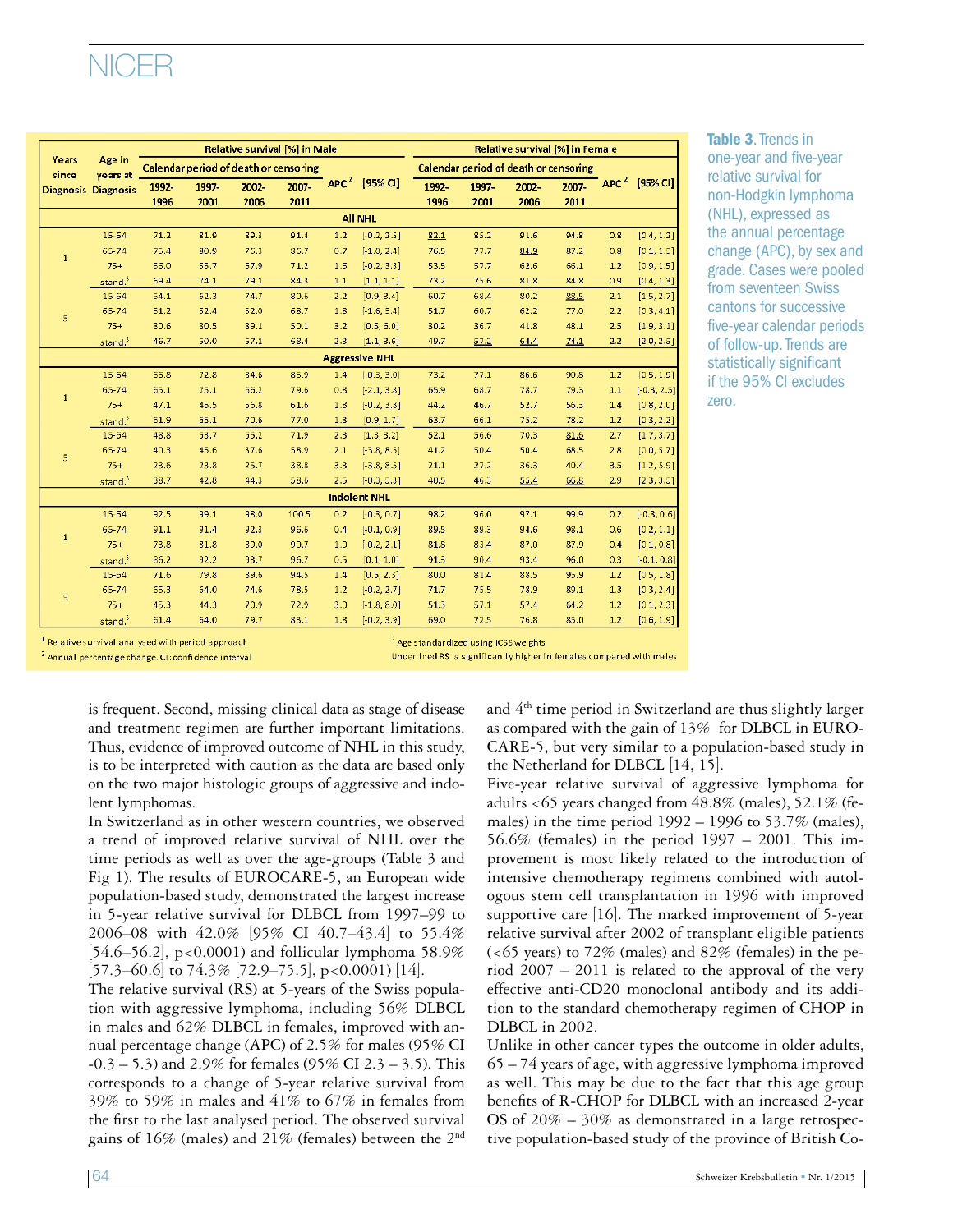

Fig. 1. Trends in five-year relative survival for non-Hodgkin lymphoma (NHL), by sex, age and grade.

lumbia, Canada [18]. Interestingly 5-year relative survival of older males and females in our study differ by about 10% with 58.9% and 68.5% during the last time period, while the 5-year relative survival for age 75+ differs only by about 2% with 38.8% and 40.4%, respectively. The observed survival advantage for females, more pronounced in DLBCL than follicular type lymphoma, and the loss of this advantage at age 75+, was also reported in a recent study from Germany [17]. The difference of survival might be explained by the age and sex dependent clearance of rituximab. Females  $65 - 75$  years of age have a much more favourable pharmacokinetic of the anti-CD20 monoclonal antibody than males [19].

The outcome of patients older than 75 years, particularly those very old patients (>80 years), depends to a much lesser extent on the disease than on co-morbidities. A prospective study in these frail patients, combining anti-CD20 monoclonal antibody with a dose-reduced CHOP regimen (R-mini-CHOP), showed promising clinical response and 2 year OS of 59% [20]. But the majority of the patients are not treated with standard regimen but without anthracycline-based treatment resulting in a poorer outcome [21, 22].

Follicular lymphoma is the most important subgroup representing 34% of indolent lymphomas in males and 40% in females. Other subgroups are not further mentioned as their numbers are too small and treatment regimens are similar to follicular lymphoma therapy. The temporal gain of 15% in standardised 5-year relative survival of follicular lymphoma in EU-ROCARE-5 [14] was similar to the 16% (average of male and female gains between  $2<sup>nd</sup>$  and  $4<sup>th</sup>$  time period) gain for indolent lymphoma in our study. The RS in Switzerland was about 10% higher, probably because the EUROCARE-5 study did not separate between aggressive and indolent forms of follicular lymphoma. Although anti-CD20 monoclonal antibodies were approved in Switzerland for the treatment of indolent lymphoma already in 1997, the relative survival improved to a somewhat lower extent then in the setting of

the aggressive lymphomas. APC is expected to be smaller if survival is generally high but it may also be attributable to the fact that patients with indolent lymphoma have a much longer course of disease and treatment. 5-year relative survival improved accordingly in males and females with APC of 1.8% and 1.2% (95% CI -0.2 – 3.9 and  $0.6 - 1.9$ ), respectively (Table 3, Fig. 1).

The study does not separate B- from T-cell lymphomas for the analysis of relative survival, as T-cell lymphomas represent only about  $8 - 10\%$  of all lymphomas. With the exception of mycosis fungoides, T-cell lymphomas have an aggressive course of disease. Although in this study not mentioned their outcome is still dismal without improvement over the time periods.

Overall survival of NHL in Switzerland has increased for all subtypes and age groups. Major improvements are seen for aggressive lymphoma particularly the younger, transplant eligible patients <65 years.

#### **References\***

- 1. For trends of cancer incidence and mortality see NICER website at <http://nicer.org/>
- 2. HAEMACARE-Cancer Registry Based project on Haematologic Malignancies. Background, rationale and aims. http://www.haemacare.eu/project. Accessed Nov, 2014.
- 3. Kompetenznetz Maligne Lymphome e.V. (KML). Universitätsklinikum Köln, D-50924 Köln. http://www.lymphome.de/InfoLymphome/NonHodgkinLymphome/Einteilung. Accessed Nov, 2014.